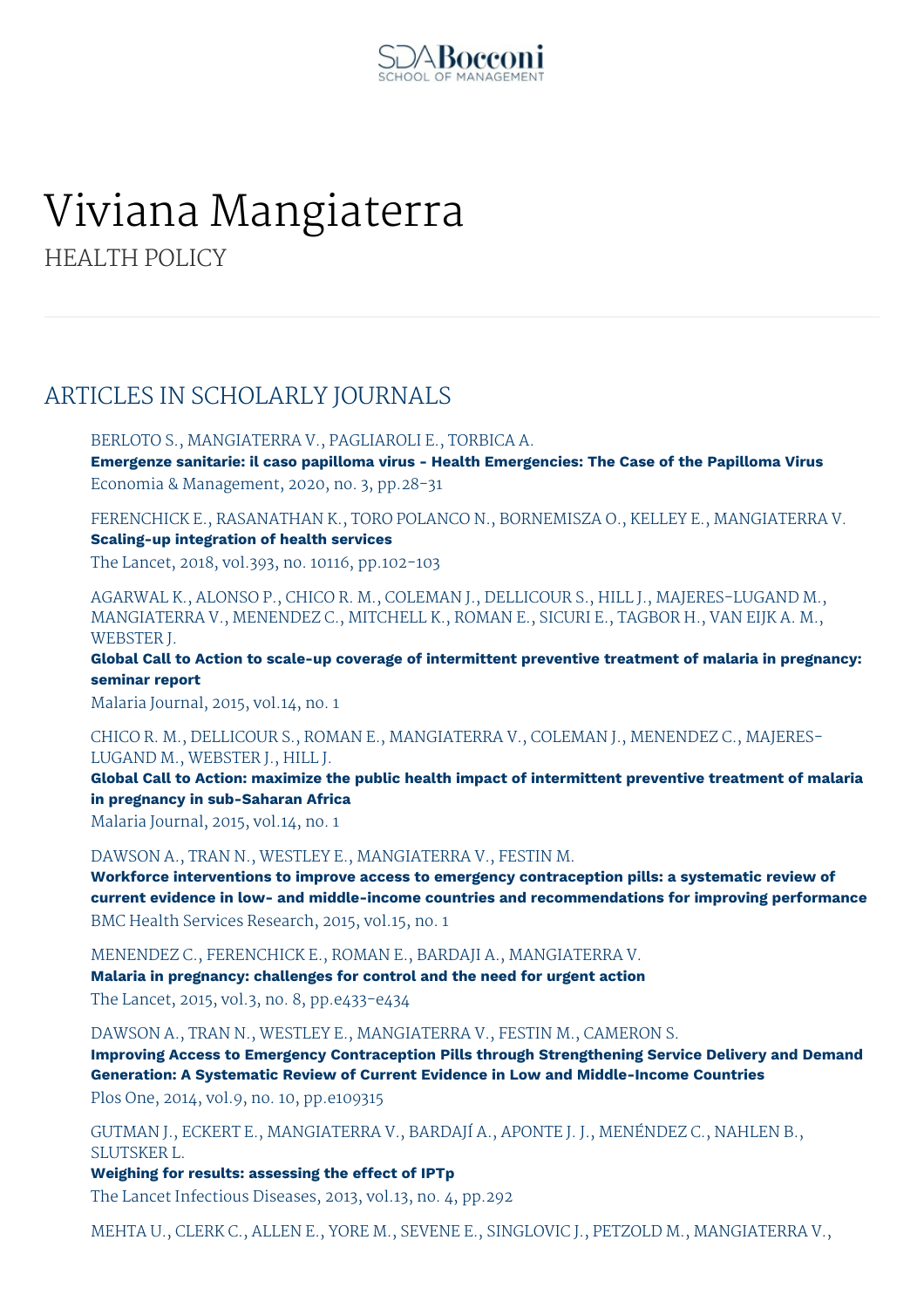#### ELEFANT E., SULLIVAN F. M., HOLMES L. B., GOMES M.

**Protocol for a drugs exposure pregnancy registry for implementation in resource-limited settings** BMC Pregnancy and Childbirth, 2012, vol.12, no. 1

ROSEN J. E., DE ZOYSA I., DEHNE K., MANGIATERRA V., ABDOOL-KARIM Q. **Understanding Methods for Estimating HIV-Associated Maternal Mortality**

Journal of Pregnancy, 2012, vol.2012, pp.1-8

ABDOOL-KARIM Q., ABOUZAHR C., DEHNE K., MANGIATERRA V., MOODLEY J., ROLLINS N., SAY L., SCHAFFER N., ROSEN J. E., DE ZOYSA I.

**HIV and maternal mortality: turning the tide**

The Lancet, 2010, vol.375, no. 9730, pp.1948-1949

ROGGERO P., MANGIATERRA V., BUSTREO F., ROSATI F.

**The Health Impact of Child Labor in Developing Countries: Evidence From Cross-Country Data** American Journal of Public Health, 2007, vol.97, no. 2, pp.271-275

ROGGERO P., TARRICONE R., NICOLI M., MANGIATERRA V.

**What do people think about disabled youth and employment in developed and developing countries? Results from an e-discussion hosted by the World Bank** Disability & Society, 2006, vol.21, no. 6, pp.645-650

## UXA F., BACCI A., MANGIATERRA V., CHIAFFONI G. P.

**Essential newborn care training activities: 8years of experience in Eastern European, Caucasian and Central Asian countries**

Seminars in Fetal and Neonatal Medicine, 2006, vol.11, no. 1, pp.58-64

#### MANGIATERRA V., MATTERO M., DUNKELBERG E.

**Why and how to invest in neonatal health** Seminars in Fetal and Neonatal Medicine, 2006, vol.11, no. 1, pp.37-47

#### MANGIATERRA V.

**WHO appropriate technology for birth: New directions for perinatal care** Perinatology, 2003

#### MANGIATERRA V.

**Health messages on smoking and breastfeeding in maternity hospitals of Eastern Europe** Tobacco Control, 2002, vol.11, no. 3, pp.284-284

CHALMERS B., MANGIATERRA V., PORTER R. **WHO Principles of Perinatal Care: The Essential Antenatal, Perinatal, and Postpartum Care Course** Birth, 2001, vol.28, no. 3, pp.202-207

NELSON E. A. S., SERRA A., COWAN S., MANGIATERRA V. **Maternity advice survey: sleeping position in Eastern Europe** Archives of Disease in Childhood, 2000, vol.83, no. 4, pp.304-306

# PRACTICE-ORIENTED BOOKS

MANGIATERRA V. **Getting to Know the World Bank: A Guide for Young People** The World Bank, , 2005